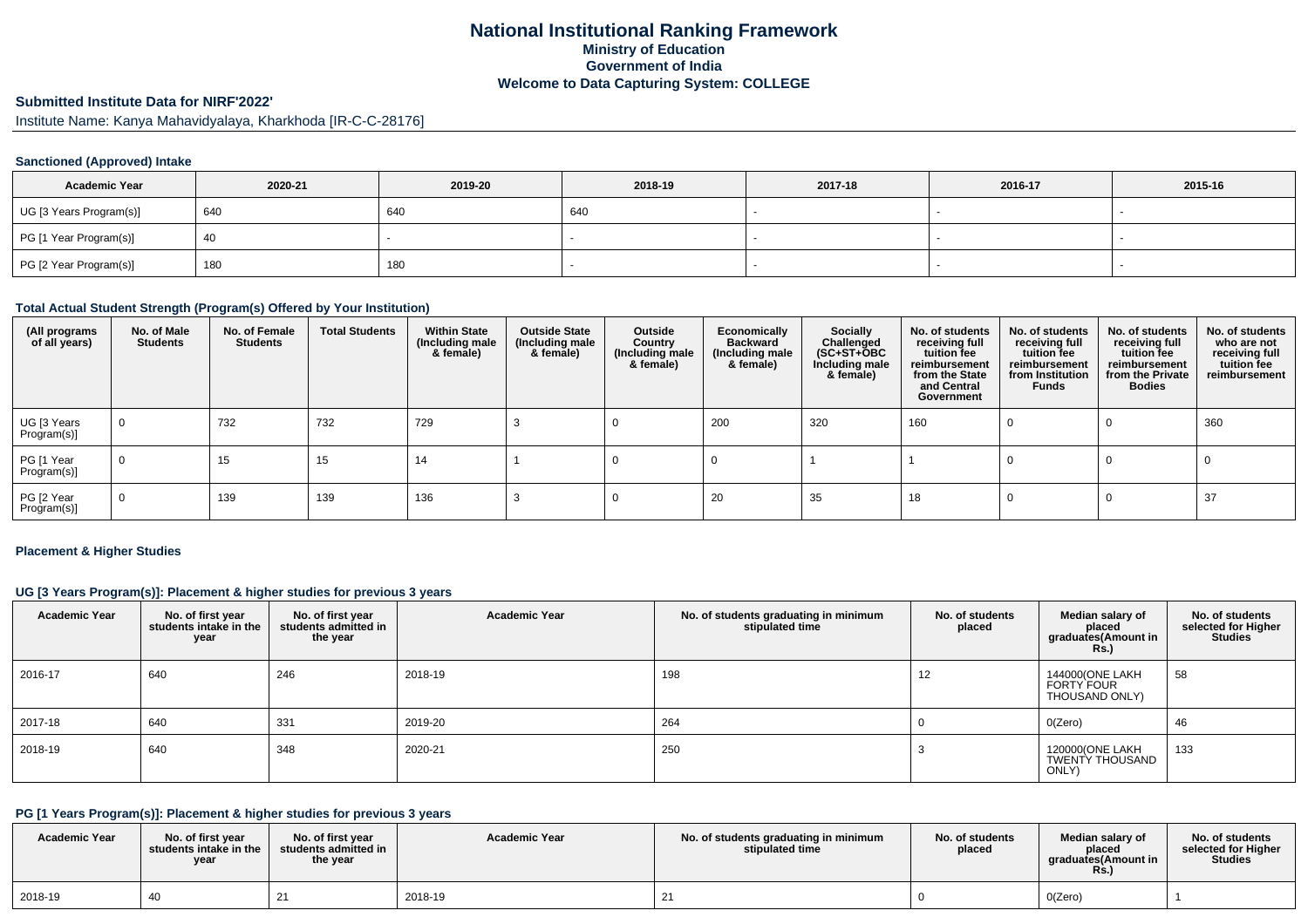| 2019-20                                        |  | 2019-20 |  | O(Zero)                  |  |
|------------------------------------------------|--|---------|--|--------------------------|--|
| 2020-21<br>the contract of the contract of the |  | 2020-21 |  | O(Zero)<br>$\sim$ $\sim$ |  |

#### **PG [2 Years Program(s)]: Placement & higher studies for previous 3 years**

| <b>Academic Year</b> | No. of first year<br>students intake in the<br>year | No. of first year<br>students admitted in<br>the year | <b>Academic Year</b> | No. of students graduating in minimum<br>stipulated time | No. of students<br>placed | Median salary of<br>placed<br>graduates(Amount in<br><b>Rs.)</b> | No. of students<br>selected for Higher<br><b>Studies</b> |
|----------------------|-----------------------------------------------------|-------------------------------------------------------|----------------------|----------------------------------------------------------|---------------------------|------------------------------------------------------------------|----------------------------------------------------------|
| 2017-18              | 180                                                 | 89                                                    | 2018-19              | 82                                                       | 15                        | 210000(TWO LAKH<br>TEN THOUSAND<br>ONLY)                         | 27                                                       |
| 2018-19              | 180                                                 | 97                                                    | 2019-20              | 90                                                       |                           | 120000(ONE LAKH<br>TWENTY THOUSAND<br>ONLY)                      |                                                          |
| 2019-20              | 180                                                 | 65                                                    | 2020-21              | 62                                                       |                           | O(Zero)                                                          | 17<br>$\mathbf{1}$                                       |

# **Financial Resources: Utilised Amount for the Capital expenditure for previous 3 years**

| Academic Year                                                                                        | 2020-21                                        | 2019-20                                       | 2018-19                                       |  |  |  |  |  |  |
|------------------------------------------------------------------------------------------------------|------------------------------------------------|-----------------------------------------------|-----------------------------------------------|--|--|--|--|--|--|
| <b>Utilised Amount</b>                                                                               |                                                | <b>Utilised Amount</b>                        | <b>Utilised Amount</b>                        |  |  |  |  |  |  |
| Annual Capital Expenditure on Academic Activities and Resources (excluding expenditure on buildings) |                                                |                                               |                                               |  |  |  |  |  |  |
| Library                                                                                              | 17916 (SEVENTEEN THOUSAND NINE HUNDRED SIXTEEN | 182170 (ONE LAKH EIGHTY TWO THOUSAND ONE      | 152810 (ONE LAKH FIFTY TWO THOUSAND EIGHT     |  |  |  |  |  |  |
|                                                                                                      | ONLY)                                          | HUNDRED SEVENTY)                              | HUNDRED TEN ONLY)                             |  |  |  |  |  |  |
| New Equipment for Laboratories                                                                       | 721204 (SEVEN LAKH TWENTY ONE THOUSAND TWO     | 997779 (NINE LAKH NINETY SEVEN THOUSAND SEVEN | 1303443 (THIRTEEN LAKH THREE THOUSAND FOUR    |  |  |  |  |  |  |
|                                                                                                      | HUNDRED FOUR ONLY)                             | HUNDRED SEVENTY NINE ONLY)                    | HUNDRED FOURTY THREE ONLY)                    |  |  |  |  |  |  |
| Other expenditure on creation of Capital Assets (excluding                                           | 173988 (ONE LAKH SEVENTY THREE THOUSAND NINE   | 1035711 (TEN LAKH THIRTY FIVE THOUSAND SEVEN  | 488752 (FOUR LAKH EIGHTY EIGHT THOUSAND SEVEN |  |  |  |  |  |  |
| expenditure on Land and Building)                                                                    | HUNDRED EIGHTY EIGHT ONLY)                     | HUNDRED ELEVEN ONLY)                          | HUNDRED FIFTY TWO ONLY)                       |  |  |  |  |  |  |

# **Financial Resources: Utilised Amount for the Operational expenditure for previous 3 years**

| 2020-21<br><b>Academic Year</b>                                                                                                                                                                 |                                                                                  | 2019-20                                                                    | 2018-19                                                                   |  |  |  |  |  |  |
|-------------------------------------------------------------------------------------------------------------------------------------------------------------------------------------------------|----------------------------------------------------------------------------------|----------------------------------------------------------------------------|---------------------------------------------------------------------------|--|--|--|--|--|--|
|                                                                                                                                                                                                 | <b>Utilised Amount</b>                                                           |                                                                            | <b>Utilised Amount</b>                                                    |  |  |  |  |  |  |
| <b>Annual Operational Expenditure</b>                                                                                                                                                           |                                                                                  |                                                                            |                                                                           |  |  |  |  |  |  |
| Salaries (Teaching and Non Teaching staff)                                                                                                                                                      | 45806415 (FOUR CRORE FIFTY EIGHT LAKH SIX<br>THOUSAND FOUR HUNDRED FIFTEEN ONLY) | 44094023 (FOUR CRORE FORTY LAKH NINETY FOUR<br>THOUSAND TWENTY THREE ONLY) | 37245000 (THREE CRORE SEVENTY TWO LAKH FORTY<br>FIVE THOÙSAND ONLY)       |  |  |  |  |  |  |
| Maintenance of Academic Infrastructure or consumables and<br>other running expenditures (excluding maintenance of hostels<br>and allied services, rent of the building, depreciation cost, etc) | 3522921 (THIRTY FIVE LAKH TWENTY TWO THOUSAND<br>NINE HUNDRED TWENTY ONE ONLY)   | 6940256 (SIXTY NINE LAKH FORTY THOUSAND TWO<br>HUNDRED FIFTY SIX ONLY)     | 7666250 (SEVENTY SIX LAKH SIXTY SIX THOUSAND TWO<br>HUNDRED FIFTY ONLY)   |  |  |  |  |  |  |
| Seminars/Conferences/Workshops                                                                                                                                                                  | $0$ (ZERO)                                                                       | 92754 (NINETY TWO THOUSAND SEVEN HUNDRED FIFTY<br>FOUR)                    | 337932 (THREE LAKH THIRTY SEVEN THOUSAND NINE<br>HUNDRED THRITY TWO ONLY) |  |  |  |  |  |  |

# **PCS Facilities: Facilities of physically challenged students**

| 1. Do your institution buildings have Lifts/Ramps?                                                                                                         | Yes, more than 80% of the buildings |
|------------------------------------------------------------------------------------------------------------------------------------------------------------|-------------------------------------|
| 2. Do your institution have provision for walking aids, including wheelchairs and transportation from one building to another for<br>handicapped students? | Yes                                 |
| 3. Do your institution buildings have specially designed toilets for handicapped students?                                                                 | Yes, more than 60% of the buildings |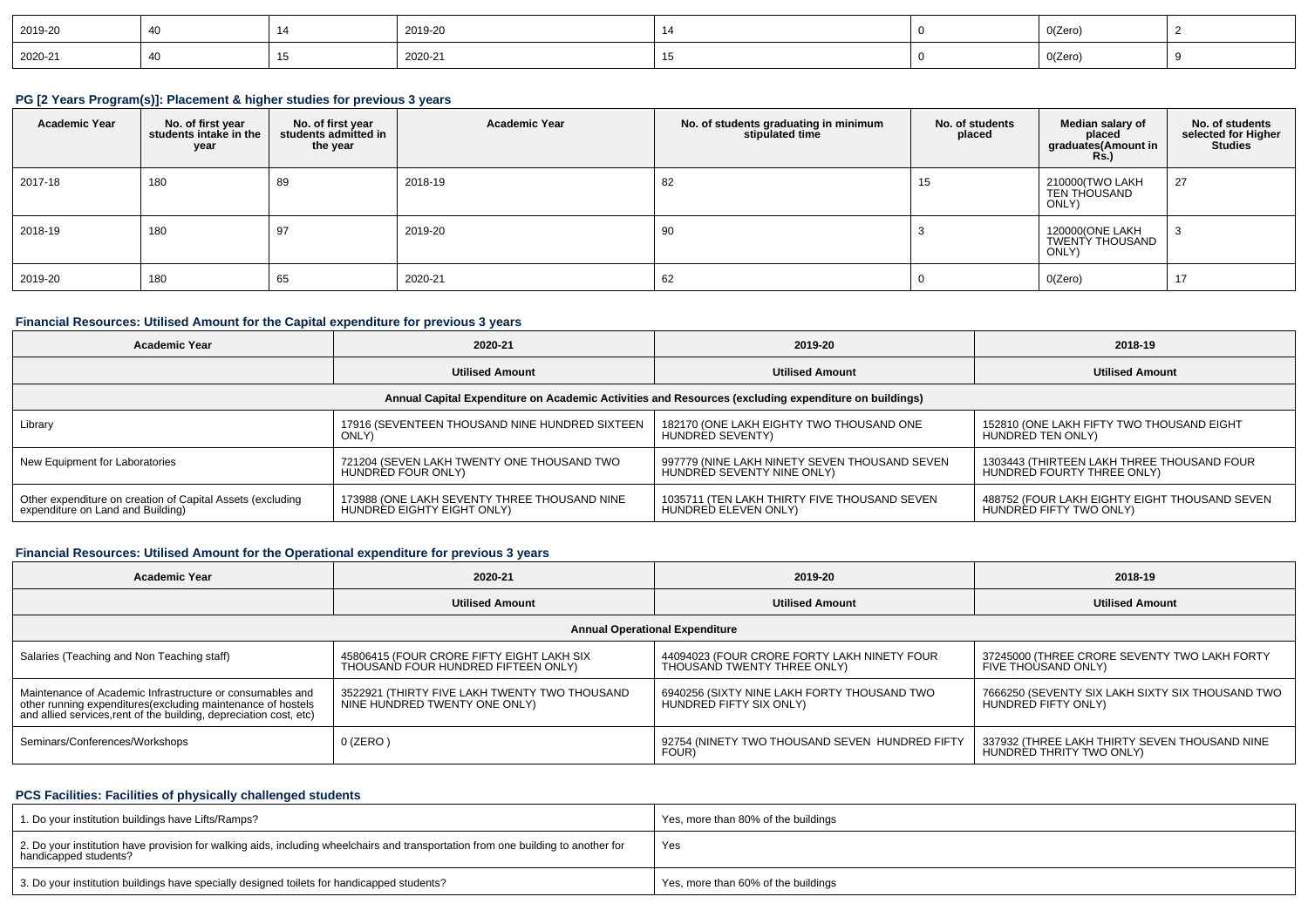#### **Faculty Details**

| Srno           | Name                              | Age | <b>Designation</b>                                  | Gender | Qualification   | <b>Experience (In</b><br>Months) | <b>Currently working</b><br>with institution? | <b>Joining Date</b> | <b>Leaving Date</b>      | <b>Association type</b> |
|----------------|-----------------------------------|-----|-----------------------------------------------------|--------|-----------------|----------------------------------|-----------------------------------------------|---------------------|--------------------------|-------------------------|
| 1              | DR Mrs Suresh<br>Boora            | 59  | Dean / Principal /<br>Director / Vice<br>Chancellor | Female | Ph.D            | 312                              | Yes                                           | 30-01-2009          | $\overline{\phantom{a}}$ | Regular                 |
| $\overline{2}$ | DR Yogita Malik                   | 50  | Associate Professor                                 | Female | Ph.D            | 306                              | Yes                                           | 14-12-1996          | $\ddotsc$                | Regular                 |
| 3              | Dr Darshna Rani                   | 47  | Associate Professor                                 | Female | Ph.D            | 168                              | Yes                                           | 10-07-2008          | $\overline{\phantom{a}}$ | Regular                 |
| 4              | DR Seemant                        | 42  | Associate Professor                                 | Female | Ph.D            | 168                              | Yes                                           | 10-07-2008          | $\overline{\phantom{a}}$ | Regular                 |
| 5              | Dr Parmila Devi                   | 41  | Associate Professor                                 | Female | Ph.D            | 168                              | Yes                                           | 10-07-2008          | $\overline{\phantom{a}}$ | Regular                 |
| 6              | Dr Namita                         | 50  | <b>Assistant Professor</b>                          | Female | Ph.D            | 144                              | Yes                                           | 01-07-2010          | $\overline{\phantom{a}}$ | Regular                 |
| $\overline{7}$ | DR SARIKA GUPTA                   | 44  | <b>Assistant Professor</b>                          | Female | Ph.D            | 144                              | Yes                                           | 01-07-2010          | $\overline{\phantom{a}}$ | Regular                 |
| 8              | DR SUMITA                         | 41  | Assistant Professor                                 | Female | Ph.D            | 144                              | Yes                                           | 01-07-2010          | $\overline{\phantom{a}}$ | Regular                 |
| 9              | DR SUSHMA DEVI                    | 37  | <b>Assistant Professor</b>                          | Female | Ph.D            | 144                              | Yes                                           | 01-07-2010          | $\overline{\phantom{a}}$ | Regular                 |
| 10             | <b>MRS MEENAKSHI</b>              | 34  | <b>Assistant Professor</b>                          | Female | <b>NET</b>      | 105                              | Yes                                           | 13-10-2013          | $\overline{\phantom{a}}$ | Regular                 |
| 11             | DR SHALINI                        | 32  | Assistant Professor                                 | Female | Ph.D            | 105                              | Yes                                           | 13-10-2013          | $\overline{\phantom{a}}$ | Regular                 |
| 12             | <b>MRS PERMILA</b><br>DEVI        | 43  | <b>Assistant Professor</b>                          | Female | <b>NET</b>      | 152                              | Yes                                           | 22-02-2018          | $\sim$                   | Regular                 |
| 13             | <b>MR SUMIT KUMAR</b>             | 31  | <b>Assistant Professor</b>                          | Male   | <b>NET</b>      | 52                               | Yes                                           | 01-03-2018          | $\sim$                   | Regular                 |
| 14             | <b>MRS POONAM</b><br>YADAV        | 30  | <b>Assistant Professor</b>                          | Female | <b>NET</b>      | 48                               | Yes                                           | 25-07-2018          | $\sim$                   | Regular                 |
| 15             | DR PARDEEP<br><b>KUMAR</b>        | 36  | <b>Assistant Professor</b>                          | Male   | Ph.D            | 60                               | Yes                                           | 17-07-2020          | $\overline{\phantom{a}}$ | Regular                 |
| 16             | DR VIJAYDEEP<br><b>SINGH</b>      | 34  | <b>Assistant Professor</b>                          | Male   | Ph.D            | 96                               | Yes                                           | 17-07-2020          | $\sim$                   | Regular                 |
| 17             | DR ANJU RANI                      | 40  | <b>Assistant Professor</b>                          | Female | Ph.D            | 216                              | Yes                                           | 01-08-2004          | $\overline{\phantom{a}}$ | Regular                 |
| 18             | <b>DR RAMESH</b>                  | 45  | Assistant Professor                                 | Male   | Ph.D            | 130                              | Yes                                           | 01-08-2011          | $\overline{\phantom{a}}$ | Regular                 |
| 19             | <b>MRS PREETY</b>                 | 30  | <b>Assistant Professor</b>                          | Female | <b>NET</b>      | 93                               | Yes                                           | 01-10-2014          | $\overline{\phantom{a}}$ | Regular                 |
| 20             | <b>MS SAVITA</b><br>CHAUHAN       | 29  | Assistant Professor                                 | Female | <b>NET</b>      | 95                               | Yes                                           | 09-08-2014          | $\overline{\phantom{a}}$ | Adhoc / Contractual     |
| 21             | <b>MRS POONAM</b>                 | 32  | <b>Assistant Professor</b>                          | Female | <b>NET</b>      | 96                               | Yes                                           | 15-07-2014          | $\sim$                   | Regular                 |
| 22             | <b>MS AKANSHA</b><br>DAHIYA       | 27  | <b>Assistant Professor</b>                          | Female | <b>NET</b>      | 42                               | Yes                                           | 01-01-2019          | $\overline{\phantom{a}}$ | Regular                 |
| 23             | DR PRIYANKA                       | 34  | <b>Assistant Professor</b>                          | Female | Ph.D            | 106                              | Yes                                           | 01-08-2013          | $\sim$                   | Regular                 |
| 24             | <b>MRS SUMAN</b><br>KUMARI        | 40  | <b>Assistant Professor</b>                          | Female | MPT(Physio)     | 72                               | Yes                                           | 01-07-2016          | $\overline{\phantom{a}}$ | Regular                 |
| 25             | <b>MR PARVEEN</b><br><b>CHAND</b> | 28  | <b>Assistant Professor</b>                          | Male   | MHM(Hotel MGMT) | 72                               | Yes                                           | 01-07-2016          | $\sim$                   | Regular                 |
| 26             | <b>MRS DEEPIKA</b>                | 41  | <b>Assistant Professor</b>                          | Female | MPT(Physio)     | 48                               | ${\sf No}$                                    | 21-07-2018          | 05-04-2021               | Regular                 |